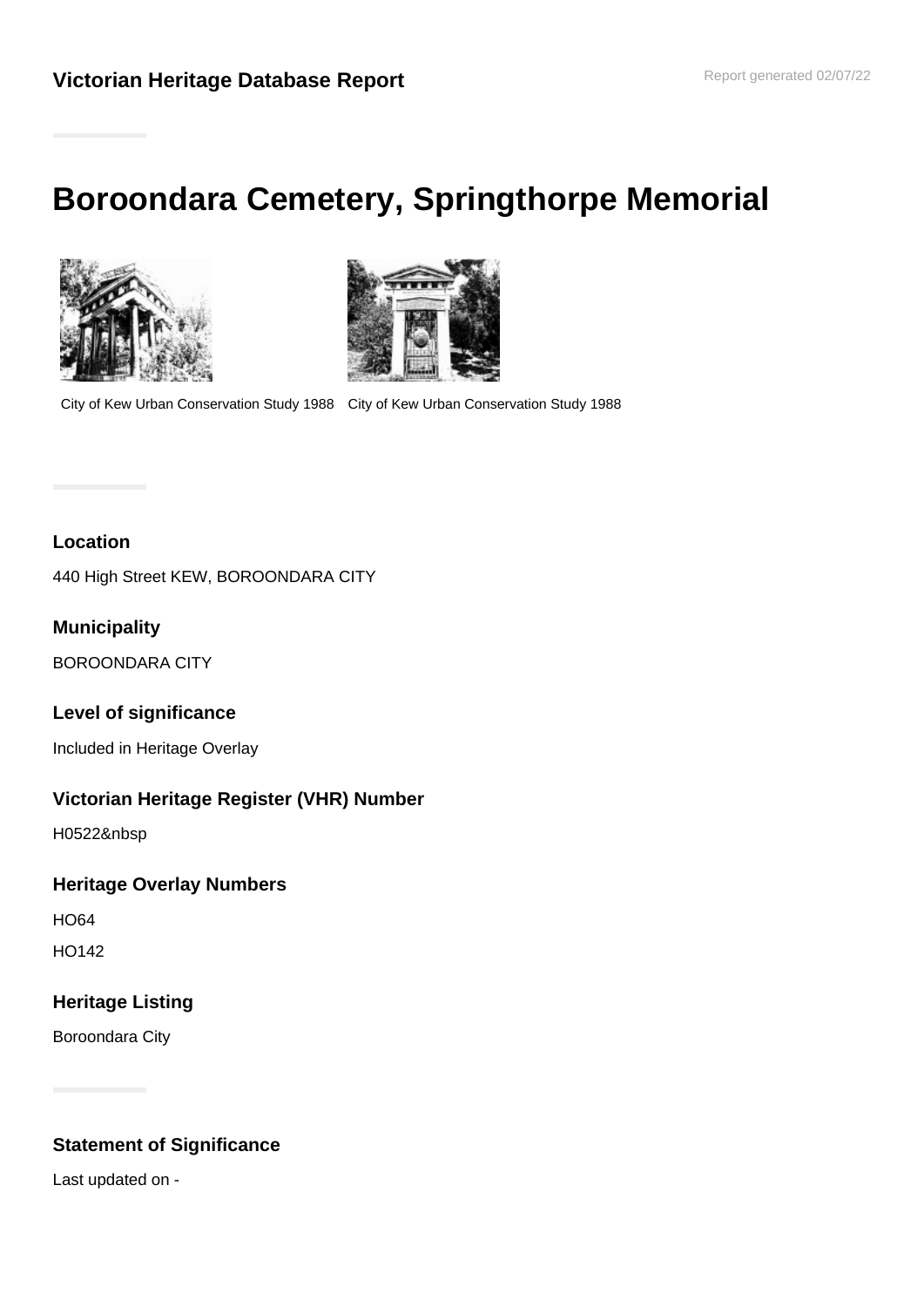Significance of Individual Memorial

The Springthorpe memorial is of significance as one of the most exciting and scholarly memorials to have been built in Australia, for the outstanding use of a variety of materials in its execution, and the quality of its workmanship.

Significance of Boroondara Cemetery

Boroondara Cemetery is an historic site of significance to Kew,that contains monuments of wider significance. Four monuments within the cemetery have been designated as Grade A structures (mainly on architectural grounds), however the cemetery's significance lies in its overall intact state and the historic nature of many of the graves within it, and for its proximity to Victoria Park.

| Heritage Study/Consultant | Boroondara - City of Kew Urban Conservation Study, Pru Sanderson<br>Design Pty Ltd, 1988; |
|---------------------------|-------------------------------------------------------------------------------------------|
| Architect/Designer        | Annear, Harold Desbrowe,                                                                  |
| Hermes Number             | 22342                                                                                     |
| <b>Property Number</b>    |                                                                                           |

# **Physical Description 1**

Originally set aside for reserve purposes, a portion of a triangle of land situated almost in the centre of Kew, was proclaimed the Boroondara Cemetery in 1859[16] The planning of the cemetery was carried out by J.F. Higgins of the Lands Department[17] and the first burial, at what was later to become one of Melbourne's historic landmarks, noted particulary for its memorials, took place on 12 March 1859[18].

Dr John Springthorpe commissioned this memorial to be built for his wife, Annie, who died in January 1897[19]. Likened to a classic Greek doric temple[20], the marble sculpting of the tomb was carried out by Benram McKennal[21] while the iron sculpture was executed by Webb Gilbe[22] An article in the Argus at the time considered the memorial to be '...the most beautiful work of its kind in Australia ...'[23] The memorial is scholarly in its design, exciting in the use of a variety of materials, and beautifully executed. The materials adopted in the work include the Ionian order columns executed in black, Labrador granite [24], grey granite to the entablatures and pediments, wrought iron on the balustradings, vibrantly coloured leadlight to the domed ceiling and mosaics and encaustic tiles to the floor. In addition to the temple form of the memorial itself, it was given an impressive entrance way that remains substantially intact, built in grey granite with metal plaques and gate.

References --

1 Clerehan, N., 'Three Tombs', in Historic Environment, Yol.2, NoA, 1982, p.23

2 ibid.

3 Barnard, F.G.A., The Jubilee History of Kew, p.l04

4 ibid.